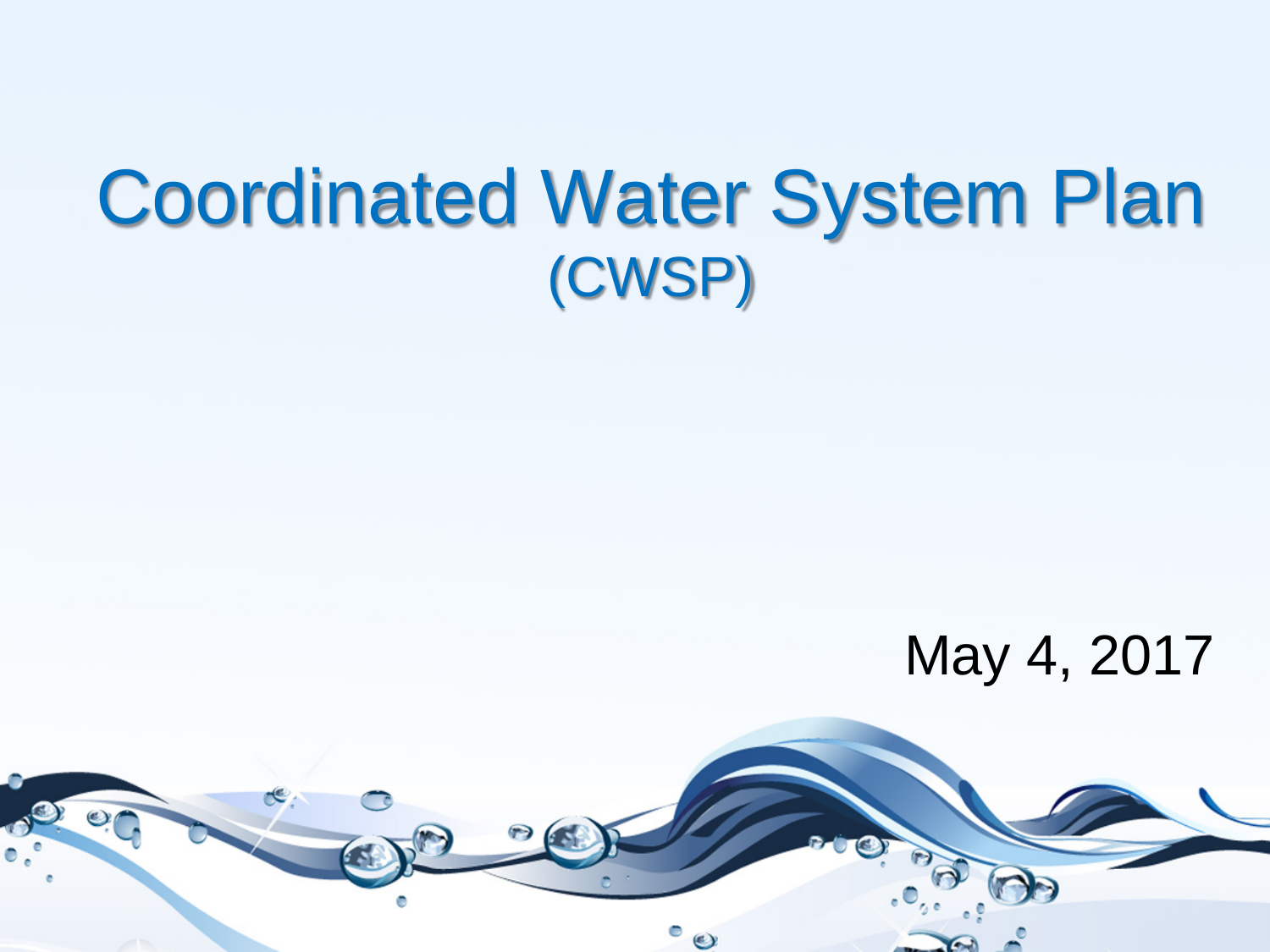#### Water System Coordination Act

- The Public Water System Coordination Act of 1977 (RCW 70.116) established procedures for coordinating, planning, and establishing Critical Water Supply Service Areas (CWSSA).
- A CWSSA is an area characterized by public water system problems related to inadequate water quality, unreliable service, a lack of coordinated water system planning, and/or a proliferation of small or inadequate public water systems
- 1985 All of Island County declared a CWSSA
- A CWSSA must have a Coordinated Water System Plan (CWSP) and all water purveyors must participate in the CWSP process
- 1990 Island County adopted a CWSP in accordance with state requirements

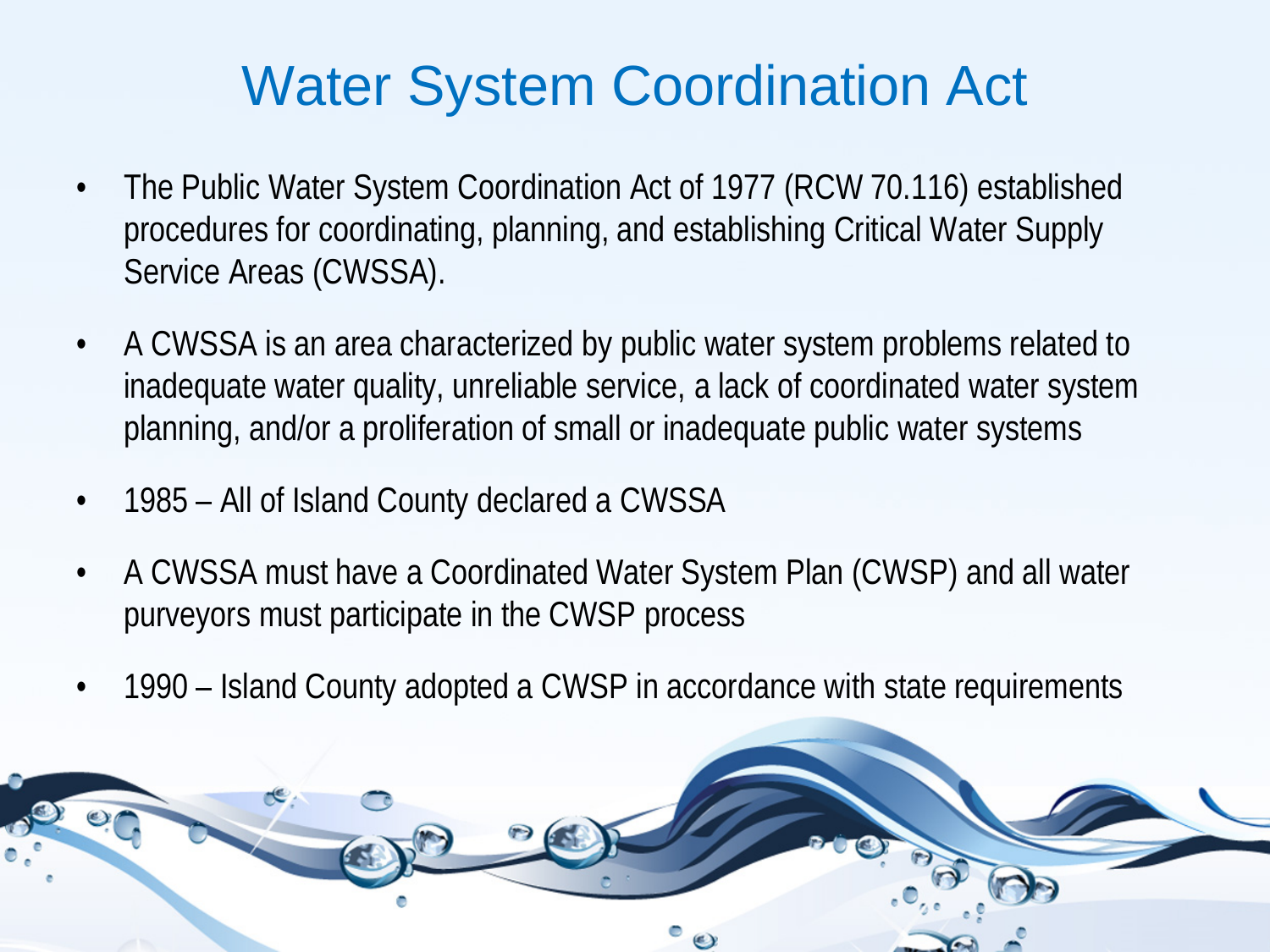## What is a Coordinated Water System Plan (CWSP)?

- A regional supplement to individual water system plans
- A CWSP must:
	- Identify future service areas
	- Designate minimum area-wide water system design standards
	- Include utility service review procedures
	- Include satellite management requirements
	- Include policies and procedures to address failing water systems
	- Contain compilation of existing water system plans

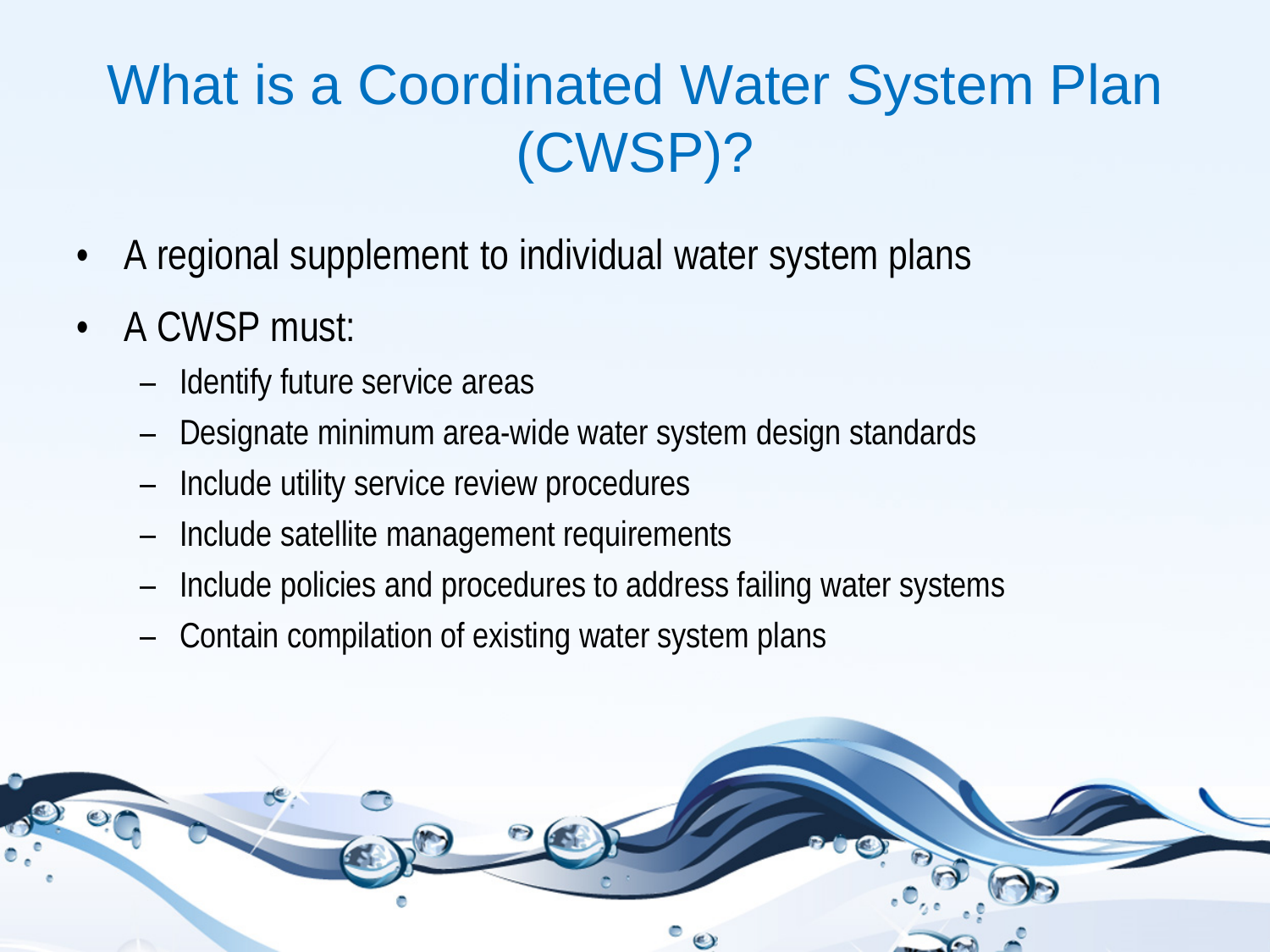#### Island County Interdepartmental CWSP Implementation

#### • **Planning and Community Development**

- Manage water systems boundaries (Group A's)
- Review the State's Government Consistency Checklist for all new/revised water system plans
- Land use regulations to implement the CWSP
- **Public Health**
	- Manage water systems boundaries (Group B's)
	- Design approval for new/expanding water group B water systems
	- Water quality monitoring of approved group B water systems
- **Public Works**
	- Review fire flow proposals for compliance
	- Design approval for new/expanding water systems
	- Provide technical assistance to water purveyors
- **All**
	- **Review of individual water system plans**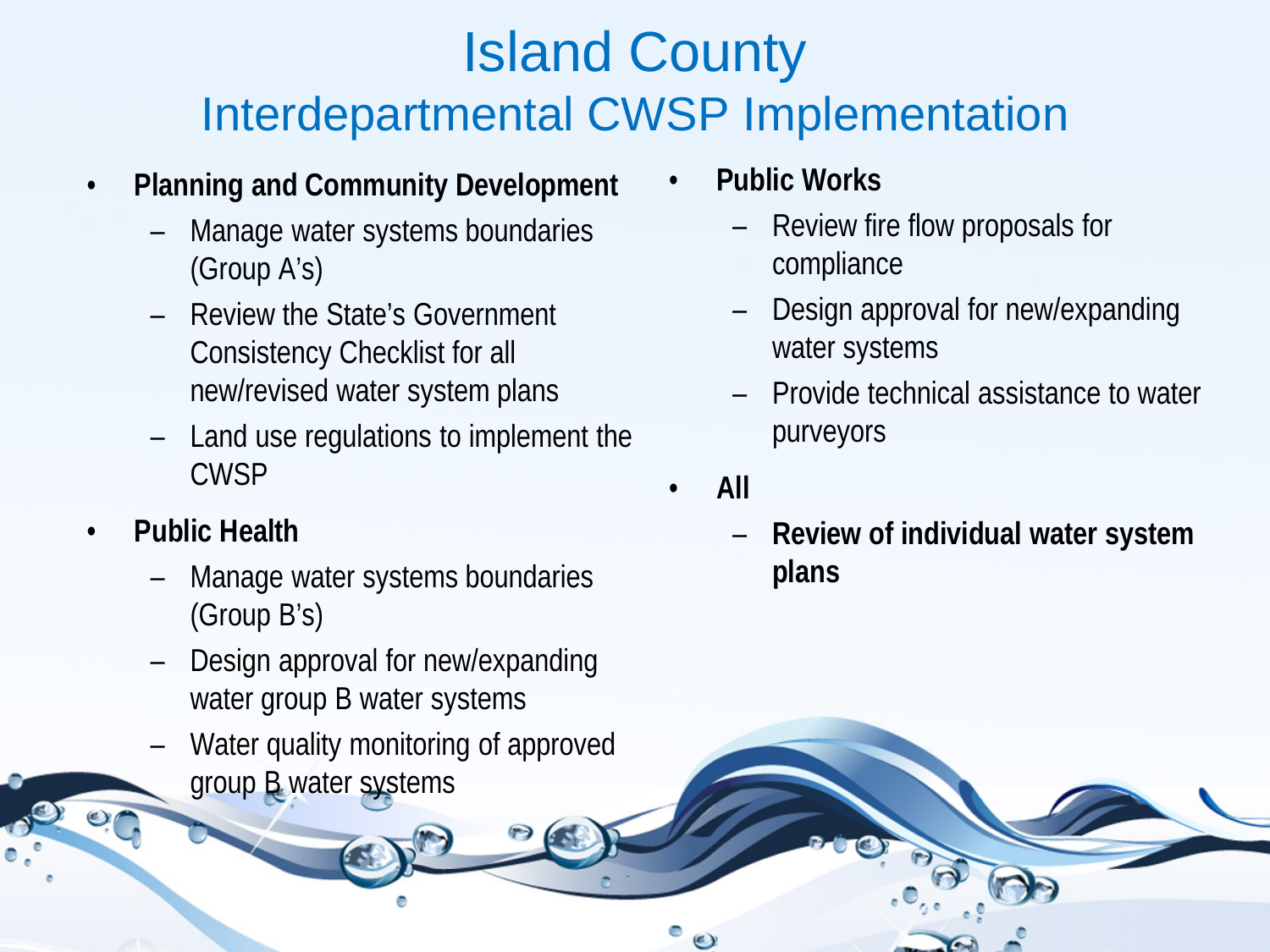#### Water Systems in Island County

- Group A (15+ connections)
	- 285 systems (compared to 82 in Skagit)
- Group B (3 to 14 connections)
	- 597 systems (compared to 143 in Skagit)
- Single/Two-Party Wells
	- 5,919 wells
- 7,692 total wells

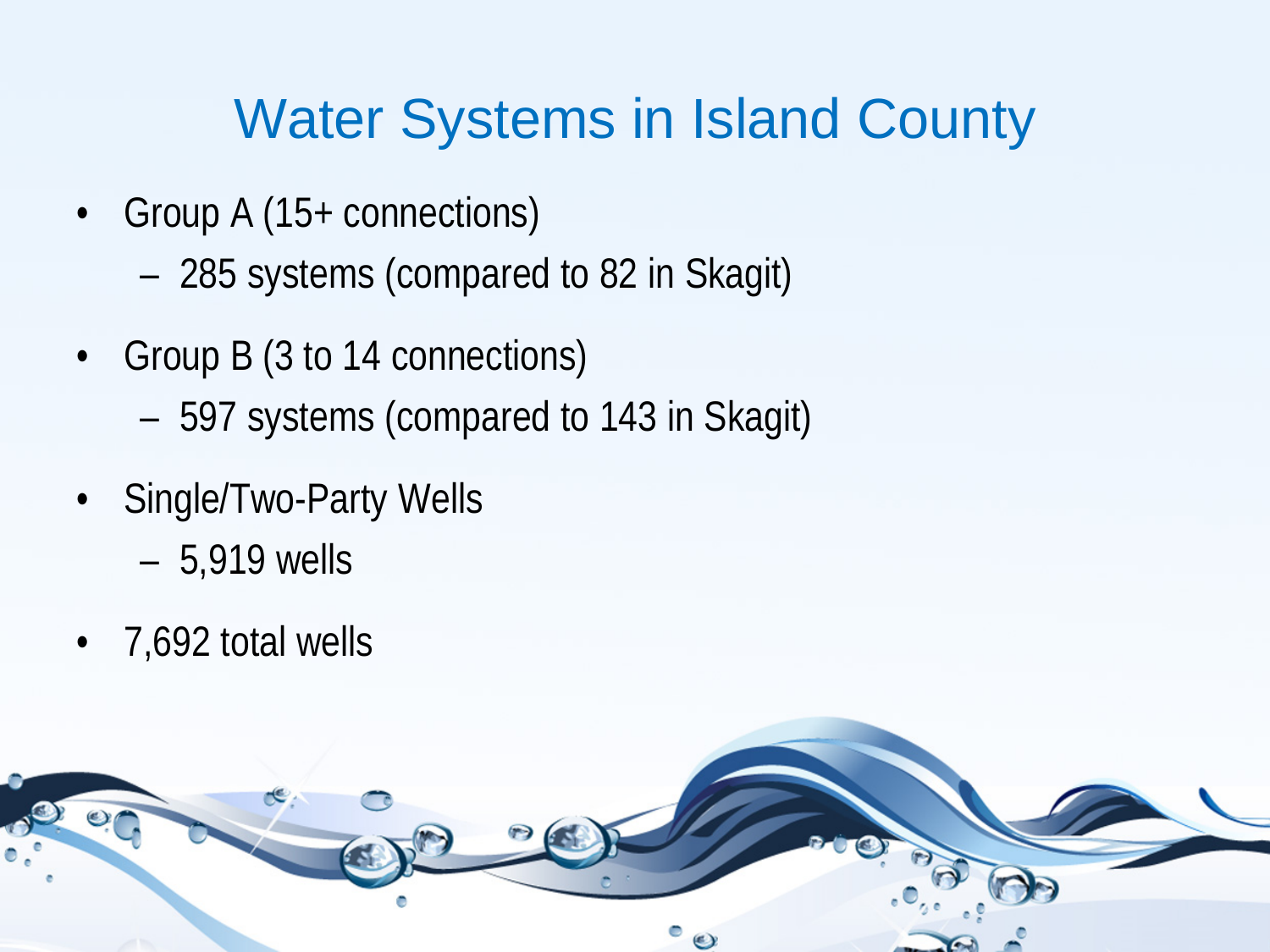### Permit Exempt Wells (Not Subject to Regulations)

- Providing water for livestock (no gallon per day limit)
- Watering a non-commercial lawn or garden one-half acre in size or less (no gallon per day limit, however limited to reasonable use)
- Providing water for a single home or groups of homes (limited to 5,000 gallons per day)
- Providing water for industrial purposes, including irrigation (limited to 5,000 gallons per day but no acre limit)

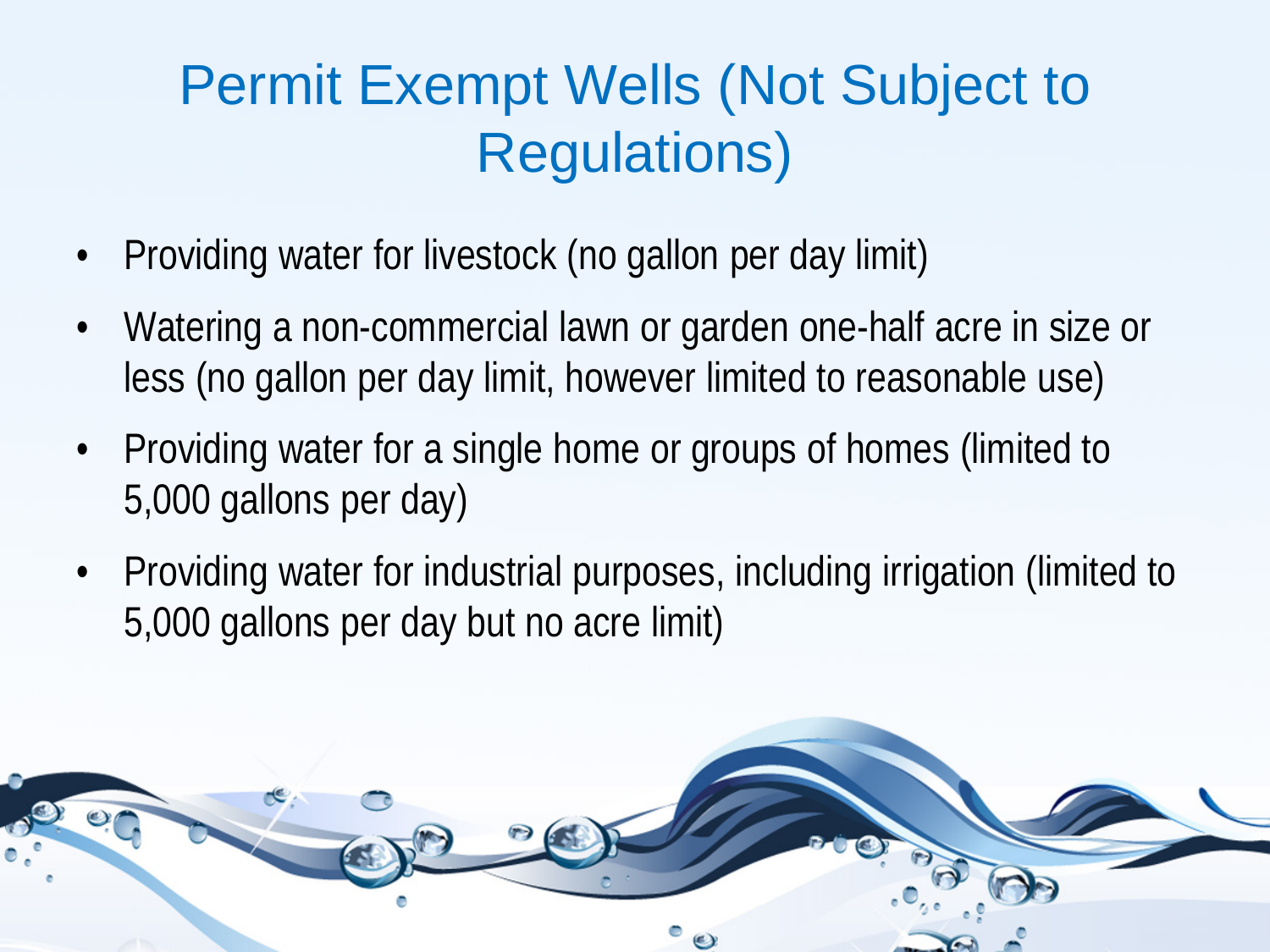### Why is an update important?

- CWSP states it will be review every 5 years and amended, as needed
	- Per RCW 70.116.050, local legislature may make changes to CWSP at any time, but DOH cannot require an update more frequently than once every 5 years
	- Per WAC 246-290-100, group A water system plans must be reviewed every 5 years
- Many water system boundaries have discrepancies
- Aging water systems
- Proliferation of small water systems presents regulatory and resource challenges
- Economy of scale allows costs associated with system failure and service delivery to be dispersed among many
- Failures may require county intervention through receivership

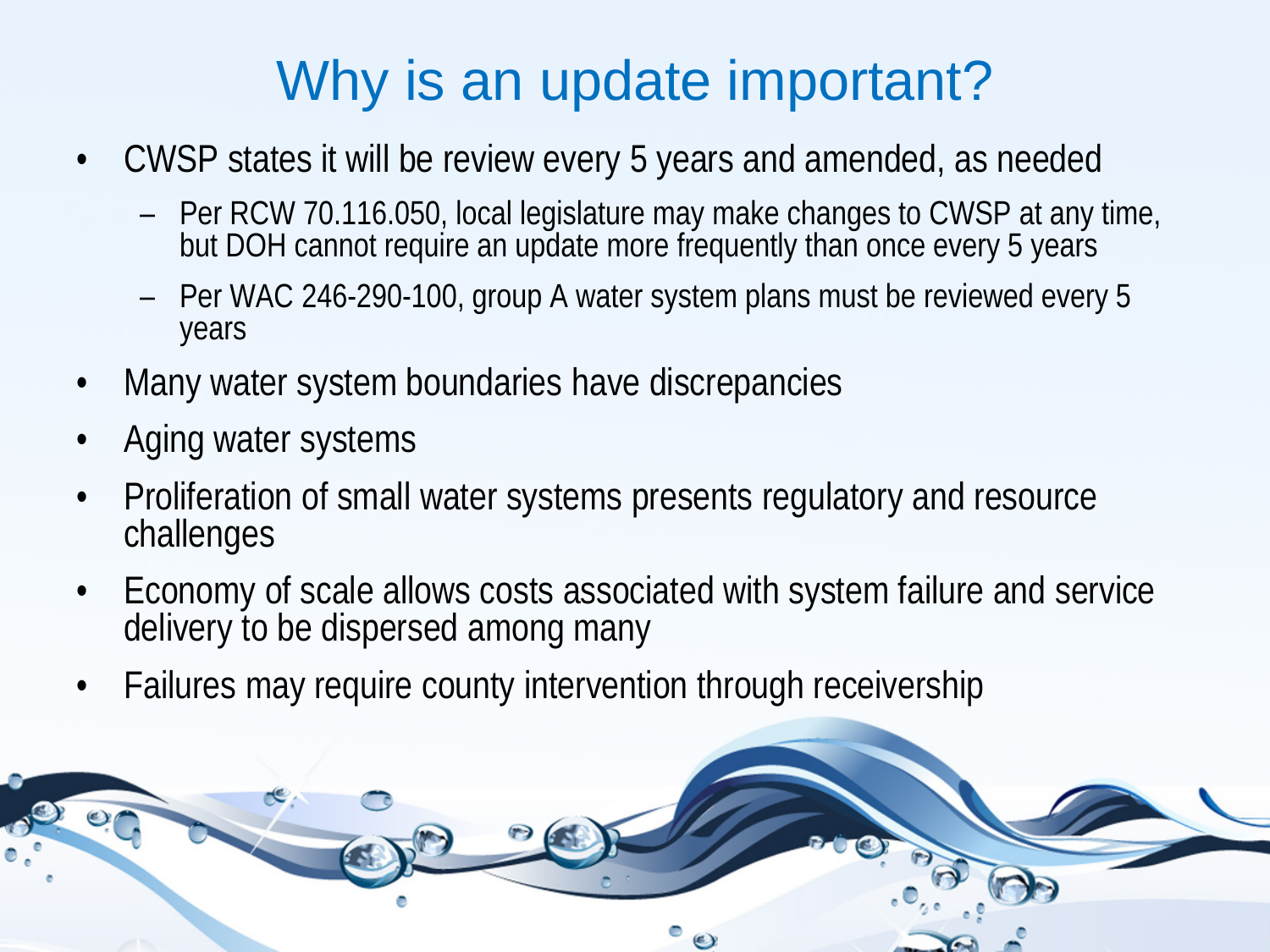#### Why is Coordination Important? *Camano Water Association Study*

- 2016 State Department of Health Study on Consolidation/Cooperation
- Studied 8 adjacent water systems
- Analyzed existing systems and future infrastructure improvements needed
	- None are saving sufficient money for anticipated repair costs
	- Between \$684 and \$4,571 (average \$1,884) additional annual per household revenue needed for anticipated repairs
- Consolidation had benefits of varying degrees for all water systems
	- For example, if three water systems consolidated, each could save between \$180,000 and \$360,000